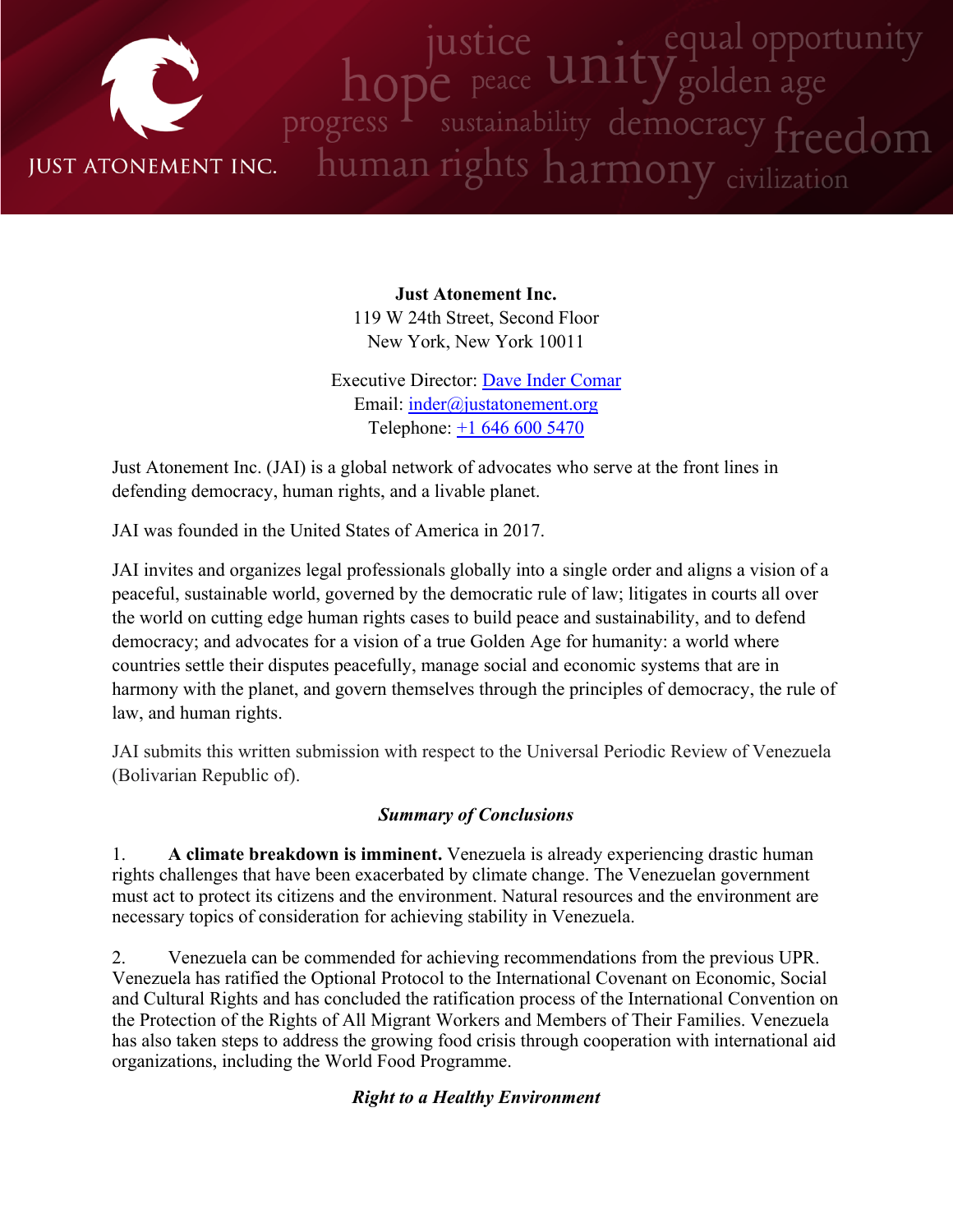

3. Venezuela is considered one of the most biodiverse countries in the world. However, the health of the environment faces many threats. Because of Venezuela'<sup>s</sup> high biodiversity, <sup>a</sup> threat to the environment of Venezuela not only <sup>a</sup> threat to the livelihood of Venezuelan citizens, but it is also <sup>a</sup> threat to global biodiversity.

4. Oil and pollutant spills threaten costal marine and terrestrial environments and endanger local communities. To make the situation worse, spills have become more frequent and remediation plans have become inadequate or nonexistent as oil infrastructure has been improperly maintained. In some areas, measures to preven<sup>t</sup> spills have been totally abandoned, and entire communities are now exposed to contaminated seafood and water.

5. Venezuela also has one of the highest deforestation rates in tropical America. Venezuela is home to <sup>a</sup> portion of the Amazon rainforest, and deforestation and land use changes in the Amazon threaten to turn the forest into <sup>a</sup> carbon *source* rather than carbon *sink* within the next 15 years. Illegal mining operations contribute to deforestation, and such operations have been discovered in the World Heritage site of Canaima National Park and other protected areas.

6. Research into the environment, which is essential to understand how climate change impacts the country, faces difficulty in Venezuela. State censorship of statistics is prevalent. Data on many topics, including climate related topics such as deforestation, emissions, and air quality, are collected but not published. Some data is never collected at all. For example, one researcher estimated that 70% of Venezuelan weather stations were inoperative in 2019, making collection of rainfall and temperature data difficult.

7. Environmental research is also hampered because of scientists leaving Venezuela. Universities and research units have reported high rates of attrition. Venezuela'<sup>s</sup> 2018 climate repor<sup>t</sup> was limited because half of the researchers cited in the previous repor<sup>t</sup> had since left the country. 1 Scientists repor<sup>t</sup> <sup>a</sup> lack of funding for research and have even had to flee from gunfire while doing research in the field.<sup>2</sup>

# *Recommendations*

8. To combat oil and pollutant spills, Venezuela should invest in infrastructure maintenance. Further, the country should create informed remediation plans to mitigate the impact of spills on the sensitive environment. The country must also assist and cooperate with the efforts of environmental groups to clean up oil spills.

9. Venezuela should work to recreate an informed, effective, and apolitical Ministry of Environment to create cohesive national approaches that protect Venezuela'<sup>s</sup> environment and biodiversity.

<sup>2</sup> <https://news.mongabay.com/2018/11/no-one-is-helping-us-venezuelan-conservation-crippled-by-crisis/>

<sup>1</sup> <https://news.mongabay.com/2019/10/venezuelan-crisis-government-censors-environmental-and-scientific-data/>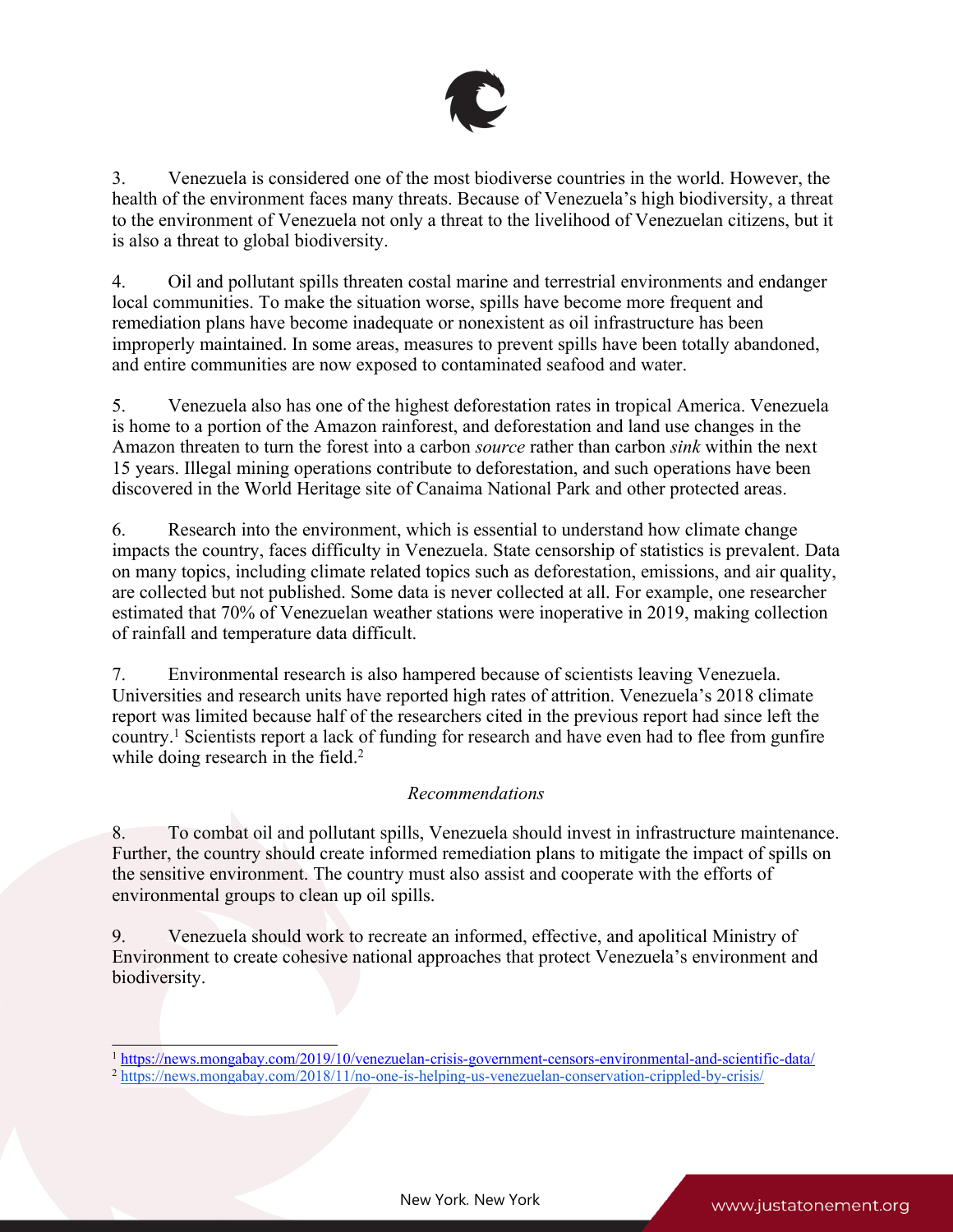

10. Venezuela must end data censorship to facilitate <sup>a</sup> deeper understanding of how climate change is impacting the country. Greater cooperation with scientists, both inside and outside the country, would further aid research into such <sup>a</sup> critical topic. Venezuela could also work to increase the research infrastructure available to scientists, both local and international.

## *Rights to Water and Sanitation*

11. Rights to water and sanitation in Venezuela are being threatened as <sup>a</sup> result of climate change. In the last decade, Venezuela has experienced <sup>a</sup> severe and persistent drought. From 2013-2016, Venezuela received 50-60% less rainfall than its annual average. These droughts have negatively impacted access to drinking water. In 1998, 87% of Venezuelans had continuous access to clean drinking water and basic sanitation. In 2018, only 18% of Venezuelans had such access. Lack of access to drinking water has caused clean water to become <sup>a</sup> luxury, with water shortages disproportionately impacting less affluent Venezuelans. People with means oftentimes drill their own private wells.

12. Decreases in rainfall have also had consequences in Venezuela'<sup>s</sup> energy sector. Venezuela'<sup>s</sup> hydroelectric power facilities have experienced reductions in capacity to generate electricity due to rainfall deficits.

13. Water shortages pose problems to public health in Venezuela. Alack of access to clean drinking water contributes to rising rates of health issues in Venezuela and has led to disease outbreaks. In 2018, 70% of public hospitals experienced shortages in water.

14. Water shortages have also impacted child mortality rates. Child mortality rates have risen since 2009 and are now at 24.2 deaths per 1,000 live births. While influenced by multiple factors, access to water and sanitation have been linked to child mortality.

## *Recommendations*

15. Venezuela must take measures to ensure all persons have access to clean water during the increasingly persistent and severe droughts. Publicly funded municipal well projects could increase access to water and mitigate the disparate impact on less affluent Venezuelans during water shortages.

16. The impact of droughts on Venezuela'<sup>s</sup> water supply appears to be exacerbated by <sup>a</sup> lack of maintenance. Venezuela must work to maintain its current water delivery infrastructure and ensure the country has <sup>a</sup> robust system capable of withstanding drought.

# *Right to Food*

17. Food crops have undergone decreases in production in Venezuela due to climate change. Several crops grown in Venezuela'<sup>s</sup> western plains have undergone shortened vegetation cycles as <sup>a</sup> result of regional increases in average temperature. Additionally, water shortages have decreased access to water for irrigation. This has influenced <sup>a</sup> 55% drop in national agricultural production over the last 20 years.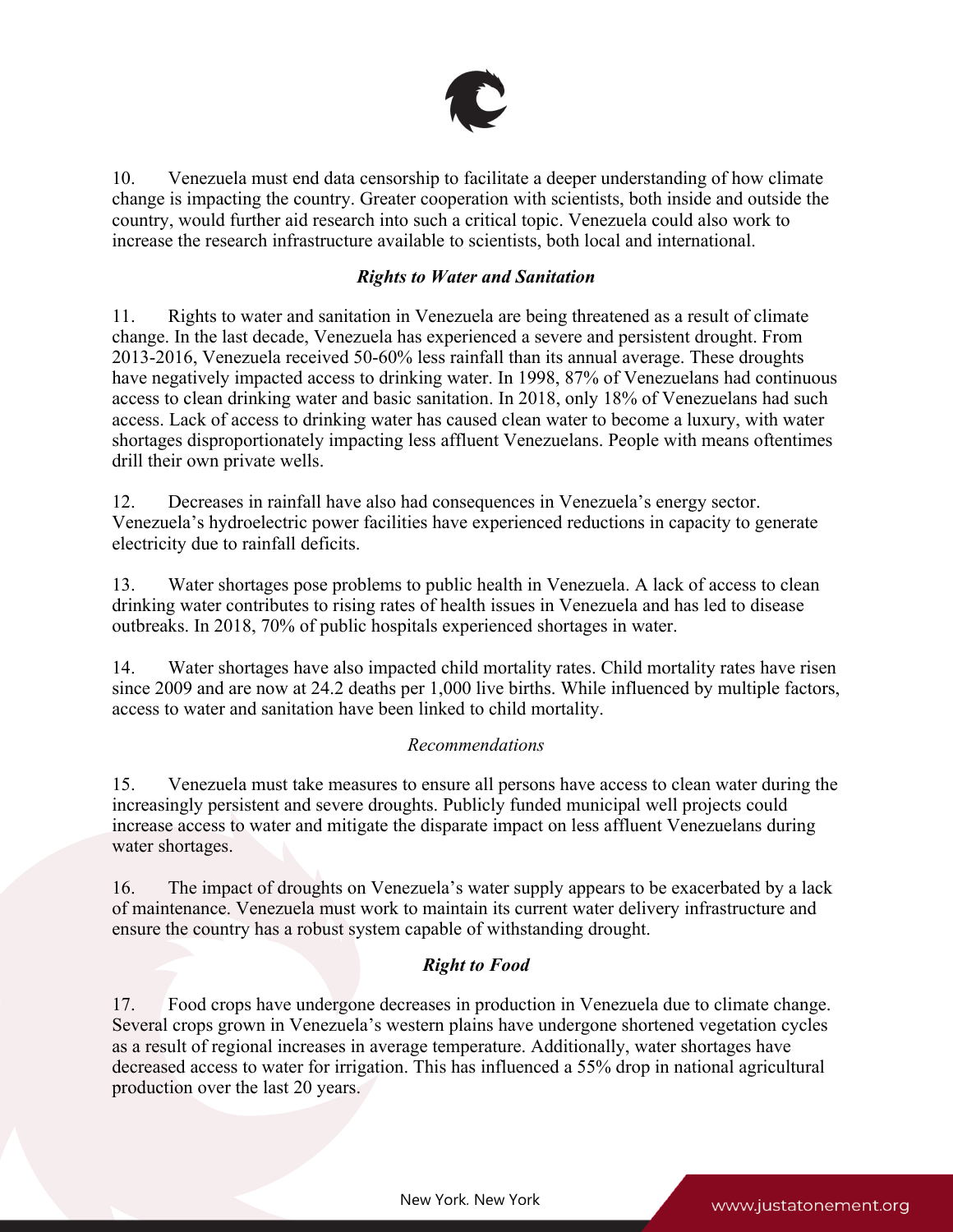

18. Food insecurity is <sup>a</sup> countrywide concern for Venezuela. Food shortages have led to unacceptably low levels of food consumption and 80% of households do not have <sup>a</sup> reliable source of food. Households have reduced the portion size of their meals as <sup>a</sup> coping strategy, and in 2017 around 6 out of 10 Venezuelans reported losing an average of 11 kilograms due to hunger.<sup>3</sup> In 2019, it was estimated that one in three Venezuelans were food insecure and in need of assistance.

19. Dietary diversity is also of major concern. On average, Venezuelans consume meat, fish, eggs, vegetables, and fruits fewer than three days <sup>a</sup> week. 4 This lack of dietary diversity suggests Venezuelans have inadequate nutritional intakes with deficiencies in vitamins and protein.

20. Malnutrition in Venezuela, while widespread, is particularly harmful to vulnerable populations. In low-income communities, 21% of pregnan<sup>t</sup> women have moderate or severe acute malnutrition. <sup>5</sup> Across the country, hospitals repor<sup>t</sup> increases in moderate or severe acute malnutrition hospitalizations and deaths. Doctors in Bolivar reported <sup>a</sup> recent spike in cases of children suffering from severe protein-calorie malnutrition and have attributed the rise in malnutrition to food shortages and hyperinflation.

21. The food crisis, combined with increasing maternal and infant mortality and an increased spread of preventable and infectious diseases, has created <sup>a</sup> devastating public health crisis. The scope of the crisis is difficult to accurately determine. Scientists, doctors, and other officials who bring attention to the issue face repression, harassment, and retaliation. 6 In some cases, medical professionals are arbitrarily arrested for bringing attention to the health crisis. 7

# *Recommendations*

22. To fully understand the scope of food insecurity, Venezuela should publish official health and nutritional data and cooperate with international organizations to assess food insecurity. To more accurately gauge the public health crisis in general, Venezuela should also cease harassment and retaliation towards those who speak out about the crisis.

23. Venezuela should cooperate with humanitarian organizations on fair and reasonable terms in order to receive the aid desperately needed to save lives in the midst of the ongoing food crisis.

# *Illegal Mining*

24. Illegal mining in Venezuela threatens the environment, human rights, and public health. Environmental degradation has been influenced by unregulated mining and conflicts over land access. The consequences of environmental degradation include deforestation, sedimentation,

6 *Id.*

<sup>3</sup> <https://www.analesdenutricion.org.ve/ediciones/2018/1/art-3/>

<sup>4</sup> [https://reliefweb.int/report/venezuela-bolivarian-republic/wfp-venezuela-food-security-assessment-main-findings](https://reliefweb.int/report/venezuela-bolivarian-republic/wfp-venezuela-food-security-assessment-main-findings-data)[data](https://reliefweb.int/report/venezuela-bolivarian-republic/wfp-venezuela-food-security-assessment-main-findings-data)

<sup>5</sup> [https://www.hrw.org/report/2019/04/04/venezuelas-humanitarian-emergency/large-scale-un-response-needed](https://www.hrw.org/report/2019/04/04/venezuelas-humanitarian-emergency/large-scale-un-response-needed-address-health)[address-health](https://www.hrw.org/report/2019/04/04/venezuelas-humanitarian-emergency/large-scale-un-response-needed-address-health)

<sup>&</sup>lt;sup>7</sup> https://www.ohchr.org/Documents/Countries/VE/VenezuelaReport2018 EN.pdf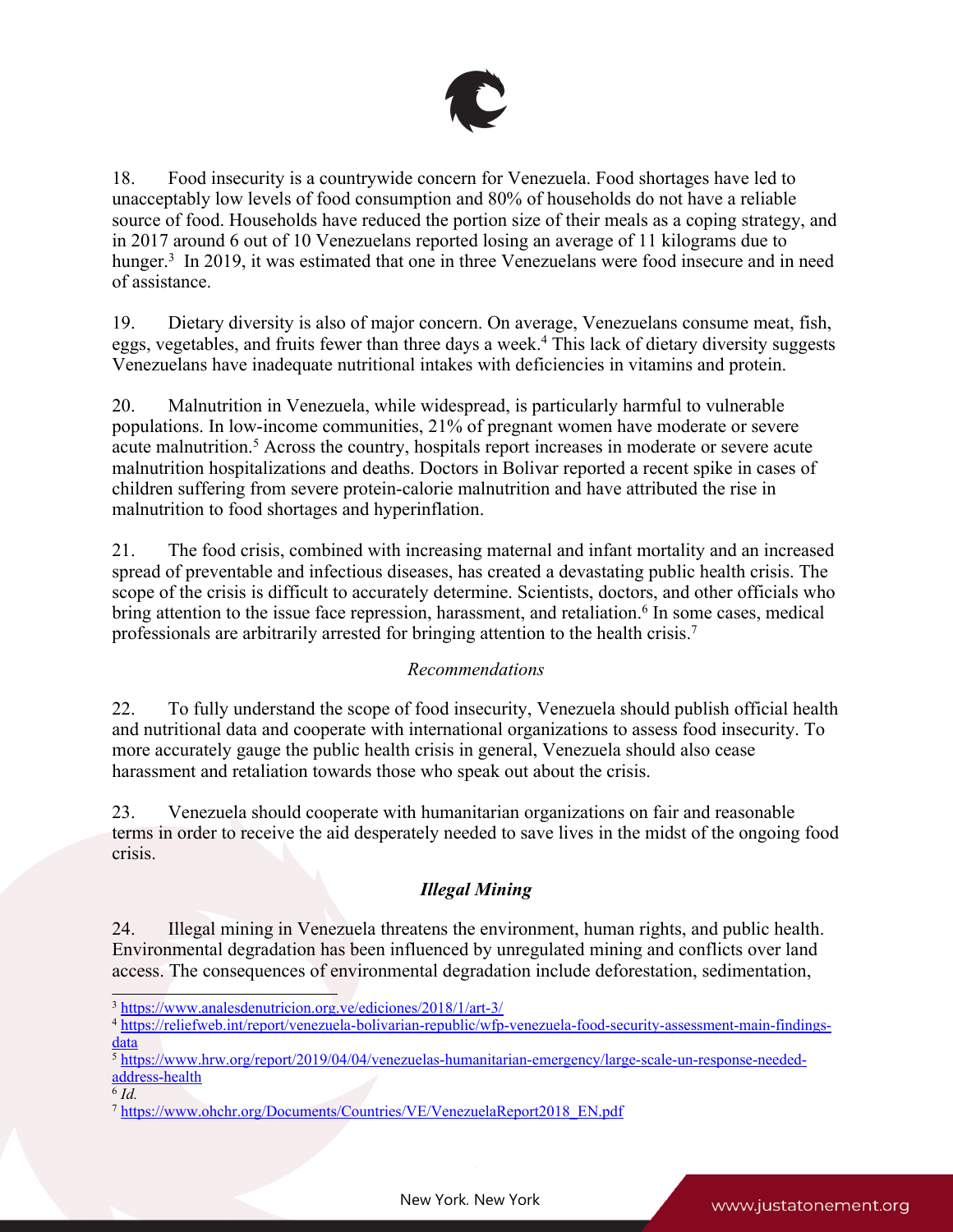

mercury poisoning of waters, and desertification. Indigenous peoples' rights are particularly threatened by the illegal mining activities, as these communities are often on the frontline of illegal mining activities and their lands and health are negatively impacted.

25. The increase in illegal mining activity has consequences for public health. Standing water from the mining operations serves as breeding grounds for mosquitos. This phenomenon, along with medication shortages and lack of vector-controls, contributed to an increase in malaria cases. From 2016 to 2017, Venezuela saw the fastest growth rate in malaria cases in the world. With nine states reaching epidemic levels of malaria in 2017, Venezuela had the highest number of cases since 1988. These increases in Venezuela threaten the control of malaria in the region.

## *Recommendations*

26. The illegal mining operations in Venezuela pose grea<sup>t</sup> risks to people and the environment and require international attention and action.

27. Venezuela should increase vector-control efforts and regulate illegal mining to decrease the spread of malaria.

# *Rule of Law and the Environment*

28. The deterioration of the rule of law in Venezuela has contributed to the environmental crisis. Management of natural resources has fallen to illegal and para-state actors. Further, the political challenges in Venezuela make it difficult for the country to act cohesively in response to climate change. Venezuela'<sup>s</sup> heavy reliance on oil exports should be reconsidered amidst <sup>a</sup> global push to move away from fossil fuels.

29. Venezuela'<sup>s</sup> current energy crisis has been influenced by <sup>a</sup> complex combination of factors. A weak regulatory framework, political control and centralization of the energy industry, insufficient suppor<sup>t</sup> for renewable energies, and inadequate maintenance and construction of energy facilities are only some of the contributing factors.

## *Recommendations*

30. Venezuela should work to diversify its energy sector and take advantage of the nation'<sup>s</sup> underutilized renewable energy sources in the form of thermo-solar, photovoltaic, and wind. A further understanding of Venezuela'<sup>s</sup> renewable energy potential can be assisted by increased research and the publication of official data.

# \*\*\*

## **Acknowledgement**

*This submission was prepared by Dave Inder Comar (Stanford 2001, Stanford 2002, NYU School of Law 2005) and Allison Rabe (Harvard University 2019, University of California, Irvine School of Law 2023)*

New York, New York